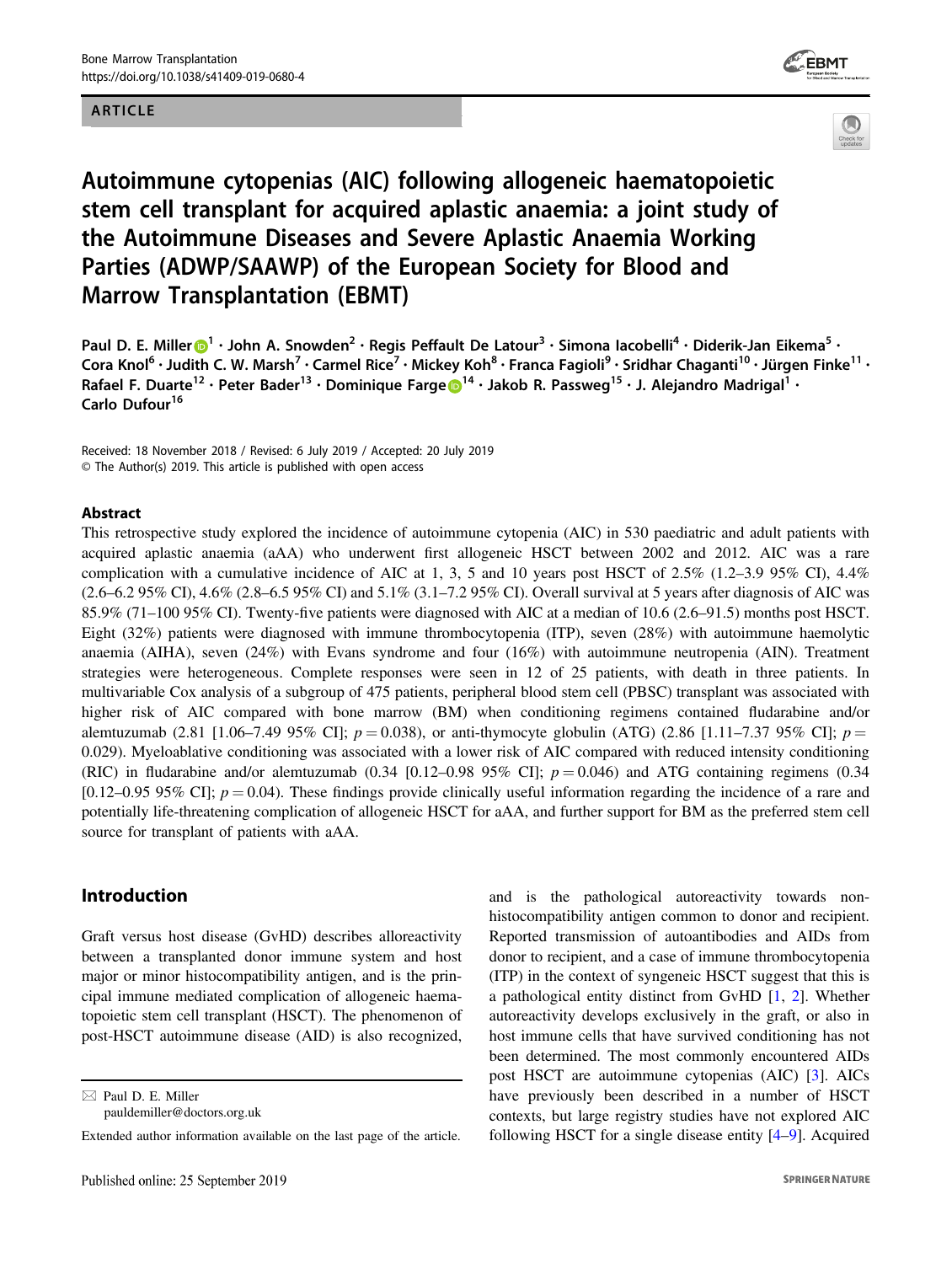aplastic anaemia (aAA) is thought to be an autoimmune disorder in most cases [[10\]](#page-8-0) and we hypothesised that the incidence of post HSCT AIC in this population may be higher than described in other patient populations. We also sought to explore AIC diagnostic strategies, treatment approaches and patient outcomes across European Society for Blood and Marrow Transplantation (EBMT) centres.

## Methods

This study was conducted in accordance with the Declaration of Helsinki, and approved by the EBMT Autoimmune Disease Working Party and Severe Aplastic Anaemia Working Party. All EBMT centres performing allogeneic HSCT for aAA were invited to participate in the study. Centres agreeing to participate provided data on all consecutive paediatric and adult patients with aAA treated between January 2002 and December 2012 with first allogeneic HSCT. Centres confirmed whether AIC was diagnosed post-HSCT. Patients diagnosed with AIC at any time point prior to HSCT were excluded. Data for all patients were extracted from the EBMT registry, and centres identifying cases of AIC provided additional data on diagnostic criteria and investigations undertaken, therapies administered and patient outcome.

The primary study objective was to estimate the incidence of AIC diagnosed after allogeneic HSCT for aAA. Secondary objectives were to identify patient, donor and HSCT-related risk factors for development of AIC; to scope diagnostic criteria for AIC used across EBMT centres; to explore treatment strategies and response; and to estimate overall survival (OS) following onset of AIC.

ITP, autoimmune haemolytic anaemia (AIHA) and autoimmune neutropenia (AIN) were defined as a new or worsening thrombocytopenia with a platelet count of  $\langle 100 \times 10^9 \rangle L$ , a new or worsening anaemia with a fall in haemoglobin of ≥20 g/L and new or worsening neutropenia  $\langle 1.5 \times 10^9 \rangle$ L respectively. Centres were asked to indicate further laboratory features that had established an AIC diagnosis. Lines of treatment are presented as reported by participating centres. Complete response was defined as a normalisation of haemoglobin, platelet or neutrophil count and normalisation of biochemical markers of haemolysis for AIHA and Evans syndrome. Partial response was defined as an improvement but not normalisation, and no response as either no improvement or a decline in these parameters.

Pre-transplant patient characteristics were expressed as the median and range for continuous variables and frequencies and proportions for categorical variables. The primary endpoint was the incidence of post-transplant AIC, evaluated at 1, 3, 5 and 10 years after transplant. OS for the study cohort was evaluated at 1, 3, 5 and 10 years after

transplant. OS after AIC diagnosis was analysed separately and evaluated at 5 years after AIC diagnosis. Median follow-up was determined using the reverse Kaplan–Meier method. OS was estimated using the Kaplan–Meier product limit estimation method, and differences in subgroups were assessed by the log-rank test. Cumulative incidences of AIC and death without AIC were analysed together in a competing risks framework. Subgroup differences were assessed using Gray's test. The effect of specific conditioning regimens on the incidence of AIC and mortality without AIC were investigated using multivariable Cox models, providing cause specific hazards. The association between chronic GvHD and AIC was explored using a time dependent Cox model. A landmark analysis was used to compare incidence of AIC between those patients with and without acute GvHD. All reported estimates include 95% confidence intervals. All *p*-values were two-sided and  $p < 0.05$ was considered significant. Statistical analyses were performed using SPSS version 22 (SPSS Inc., Chicago, IL) and R version 3.0.3.

## Results

A total of 530 patients (37.2% paediatric, 62.8% adult) from 41 participating centres were eligible for inclusion in the study. Median age at HSCT was 21.4 years (1.7–69.8). Median follow-up time was 6.4 years (interquartile range 4.2–9.0), and 1, 5 and 10-year OS for the cohort was 85.3% (82.3–88.4 95% CI), 80.8% (77.4–84.2 95% CI) and 78.8% (75.0–82.6 95% CI).

Characteristics of patients, grafts and conditioning regimens are provided in Table [1.](#page-2-0) Twenty-five patients were diagnosed with AIC at a median of 10.6 (2.6–91.5) months post allogeneic HSCT. Specific diagnoses were: 32.0%  $(n = 8)$  ITP, 28.0%  $(n = 7)$  AIHA, 24.0%  $(n = 6)$  Evans syndrome (five cases with AIHA and ITP, one case with AIHA and AIN) and  $16.0\%$  ( $n = 4$ ) AIN (Table [2\)](#page-3-0).

The cumulative incidence of AIC at 1, 3, 5 and 10 years post HSCT was 2.5% (1.2–3.9 95% CI), 4.4% (2.6–6.2 95% CI), 4.6% (2.8–6.5 95% CI) and 5.1% (3.1–7.2 95% CI), respectively. OS at 5 years after diagnosis of AIC was  $85.9\%$  (71–100 95% CI), with all deaths occurring within the first 12 months.

#### Diagnostic criteria

As the study was retrospective, central review of peripheral blood smears and bone marrow examination (BME) samples was not possible. In addition to reporting diagnostic criteria, centres were asked to report whether all differential diagnoses had been excluded. It was decided a priori to include all reported cases of AIC in study analysis, and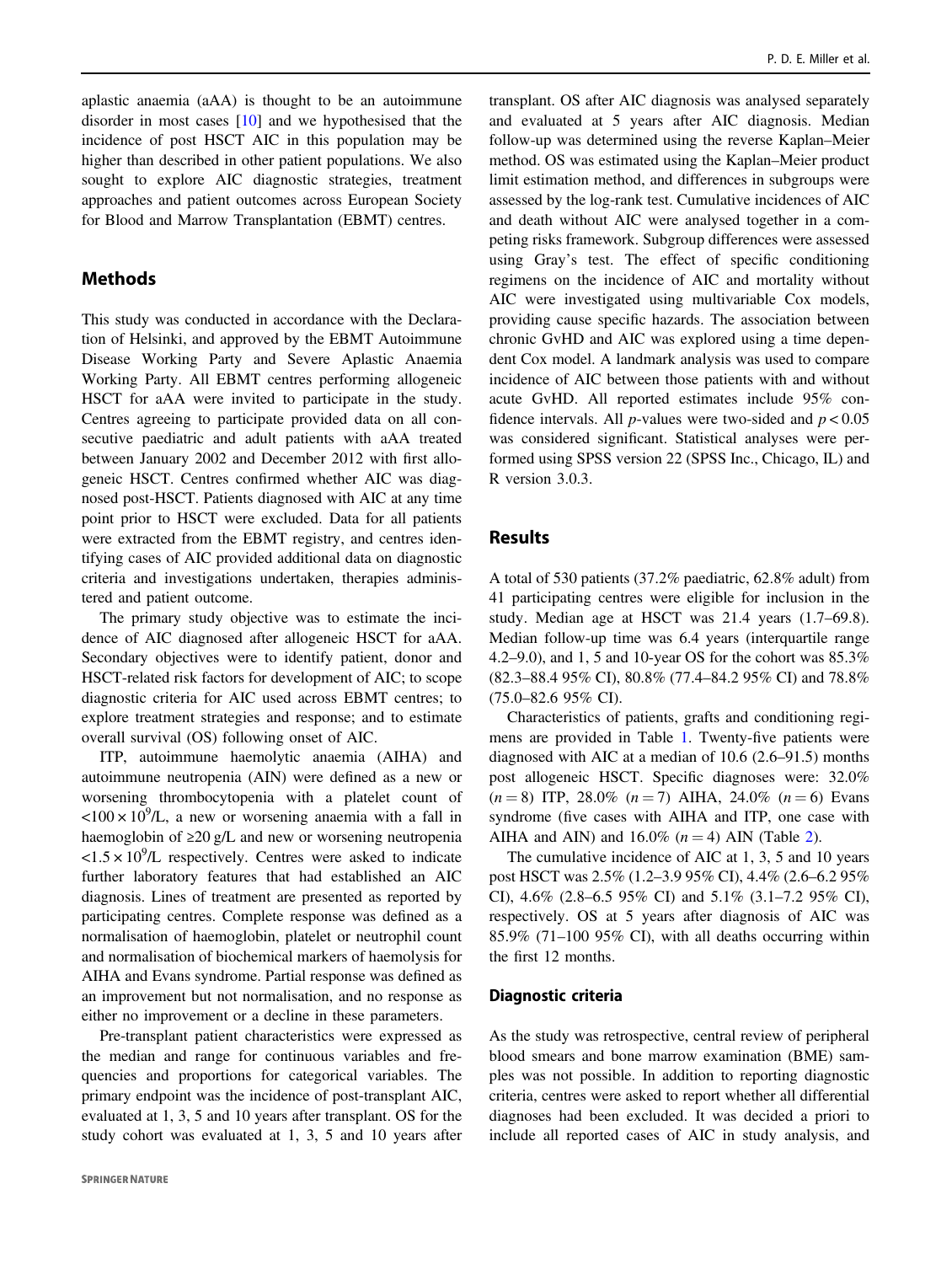<span id="page-2-0"></span>**Table 1** Characteristics of  $n = 530$  recipients of allogeneic HSCT for aAA between 2002 and 2012

|                                            | n   | AIC cumulative<br>incidence | 95% CI       | <i>p</i> -value |
|--------------------------------------------|-----|-----------------------------|--------------|-----------------|
| Patient sex                                |     |                             |              |                 |
| Male                                       | 316 | 5.6                         | $2.7 - 8.5$  |                 |
| Female                                     | 210 | 4.6                         | $1.6 - 7.5$  | 0.779           |
| Patient age group                          |     |                             |              |                 |
| < 18                                       | 196 | 3.2                         | $0.7 - 5.8$  |                 |
| $\geq$ 18                                  | 331 | 6.4                         | $3.3 - 9.4$  | 0.209           |
| Interval aAA diagnosis to treatment        |     |                             |              |                 |
| $<$ 12 months                              | 379 | 4.5                         | 2.4–6.7      |                 |
| $>12$ months                               | 148 | 6.6                         | $1.8 - 11.3$ | 0.589           |
| Patient CMV status                         |     |                             |              |                 |
| Negative                                   | 156 | 8.3                         | $2.8 - 13.9$ |                 |
| Positive                                   | 311 | 3.7                         | $1.6 - 5.9$  | 0.142           |
| Donor type                                 |     |                             |              |                 |
| Related                                    | 328 | 3.8                         | $1.3 - 6.3$  |                 |
| Unrelated                                  | 191 | 7.5                         | $3.7 - 11.3$ | 0.077           |
| Stem cell source                           |     |                             |              |                 |
| <b>Bone Marrow</b>                         | 358 | 3.3                         | $1.2 - 5.6$  |                 |
| Peripheral Blood                           | 141 | 9.7                         | $4.7 - 14.8$ |                 |
| Cord Blood                                 | 20  | 5.0                         | $0.0 - 14.6$ | $0.01*$         |
| Patient/donor CMV match                    |     |                             |              |                 |
| Matched                                    | 324 | 5.4                         | $2.6 - 8.3$  |                 |
| Mismatched                                 | 134 | 4.7                         | $1.0 - 8.3$  | 0.959           |
| Patient/donor sex match                    |     |                             |              |                 |
| Matched                                    | 294 | 4.9                         | $2.0 - 7.9$  |                 |
| Mismatched-<br>male donor                  | 109 | 5.8                         | $1.3 - 10.3$ |                 |
| Mismatched-<br>female donor                | 110 | 4.7                         | $0.7 - 8.7$  | 0.854           |
| Conditioning type                          |     |                             |              |                 |
| Myeloablative                              | 297 | 2.9                         | $0.6 - 5.2$  |                 |
| Reduced Intensity                          | 198 | 8.1                         | $4.2 - 12.1$ | $0.005*$        |
| TBI                                        |     |                             |              |                 |
| Yes                                        | 53  | 8.1                         | $4.8 - 15.7$ |                 |
| No                                         | 461 | 4.9                         | $2.7 - 7.1$  | 0.305           |
| Fludarabine containing regimen             |     |                             |              |                 |
| Yes                                        | 307 | 6.5                         | $3.7 - 9.4$  |                 |
| No                                         | 220 | 3.0                         | $1.9 - 5.8$  | $0.037*$        |
| Anti-thymocyte globulin containing regimen |     |                             |              |                 |
| Yes                                        | 239 | 3.4                         | $0.0 - 6.3$  |                 |
| No                                         | 288 | 6.7                         | $3.7 - 9.6$  | $0.04*$         |
| ATG and fludarabine                        | 118 | 4.2                         | $0.0 - 9.4$  |                 |
| ATG without<br>fludarabine                 | 121 | 2.7                         | $0.0 - 5.6$  | 0.969           |
| Alemtuzumab containing regimen             |     |                             |              |                 |
| Yes                                        | 120 | 9.6                         | $4.2 - 15.1$ |                 |
| No                                         | 407 | 3.7                         | $1.6 - 5.7$  | $0.007*$        |
| Alemtuzmab and<br>fludarabine              | 99  | 10.7                        | $4.4 - 17.0$ |                 |
| Alemtuzumab without<br>fludarabine         | 21  | 4.8                         | $0.0 - 13.9$ | 0.408           |

\* Statistically significant at 95% confidence level

describe the diagnostic features employed by participating centres in order to present real-world practice during the study period. For ITP, all patients had a new or worsening thrombocytopenia with a platelet count of  $\langle 100 \times 10^9 \rangle L$ .

BME was performed in 6/8 patients, with four displaying normo- or hyper-regenerative megakaryopoiesis, and two other morphological or histological findings. Five centres indicated that differential diagnoses (disease relapse, new haematological malignancy, drug induced thrombocytopenia, infection, thrombotic microangiopathy and alloimmune thrombocytopenia) had been excluded, two centres reported that this was unknown and one that all differential diagnoses had not been excluded. All AIHA patients had a new or worsening anaemia with a fall in haemoglobin of ≥20 g/L. Direct antiglobulin test (DAT) was performed in 6/7 cases with one IgG positive, and five IgG and C3d positive (Table [2](#page-3-0)). All centres identified at least one biochemical marker of haemolysis (raised lactate dehydrogenase, unconjugated hyper-bilirubinaemia or reduced haptoglobin) and three identified a peripheral blood reticulocytosis. Three centres indicated that differential diagnoses had been excluded (disease relapse, new haematological malignancy, drug induced haemolysis, infection, microangiopathic haemolytic anaemia and alloimmune haemolytic anaemia), three reported this information was unknown and one that all differential diagnoses had not been excluded. Paired donor–recipient ABO blood group compatibility data were not complete for any of the patients diagnosed with AIHA. All cases of Evans syndrome were DAT positive (4 IgG, 2 IgG and C3d) and all cases involving AIHA and ITP had BME with four displaying normo- or hyper-regenerative megakaryopoiesis. Biochemical markers of haemolysis were present in 5/6 cases and two patients had a peripheral blood reticulocytosis. Three centres indicated that differential diagnoses (as for AIHA and ITP or AIN accordingly) had been excluded, two that this information was unknown and one that all differential diagnoses had not been excluded. Anti-neutrophil antibodies (ANAb) were screened for by either direct or indirect method in all AIN cases, and also in the Evans syndrome case presenting with AIHA and AIN. Antibodies were only detected in one patient. Three centres reported that differential diagnoses (disease relapse, new haematological malignancy, infection and drug induced neutropenia) had been excluded and one reported these data are unknown.

#### Treatment and response

Of 25 patients diagnosed with AIC, 21 (84%) were treated, while  $2 (8\%)$  ITP (Cases 1 and 2) and  $2 (8\%)$  AIN patients (Cases 22 and 23) received no AIC specific therapy (Table [2](#page-3-0)). Treatment approach was heterogeneous regarding both choice of therapeutic agents, and number of agents used at each treatment line (Table [2\)](#page-3-0). The mainstays of therapy for ITP, AIHA and Evans syndrome were corticosteroids and intravenous immunoglobulin (IVIg). Corticosteroids were administered to 50%, 100 and 83% of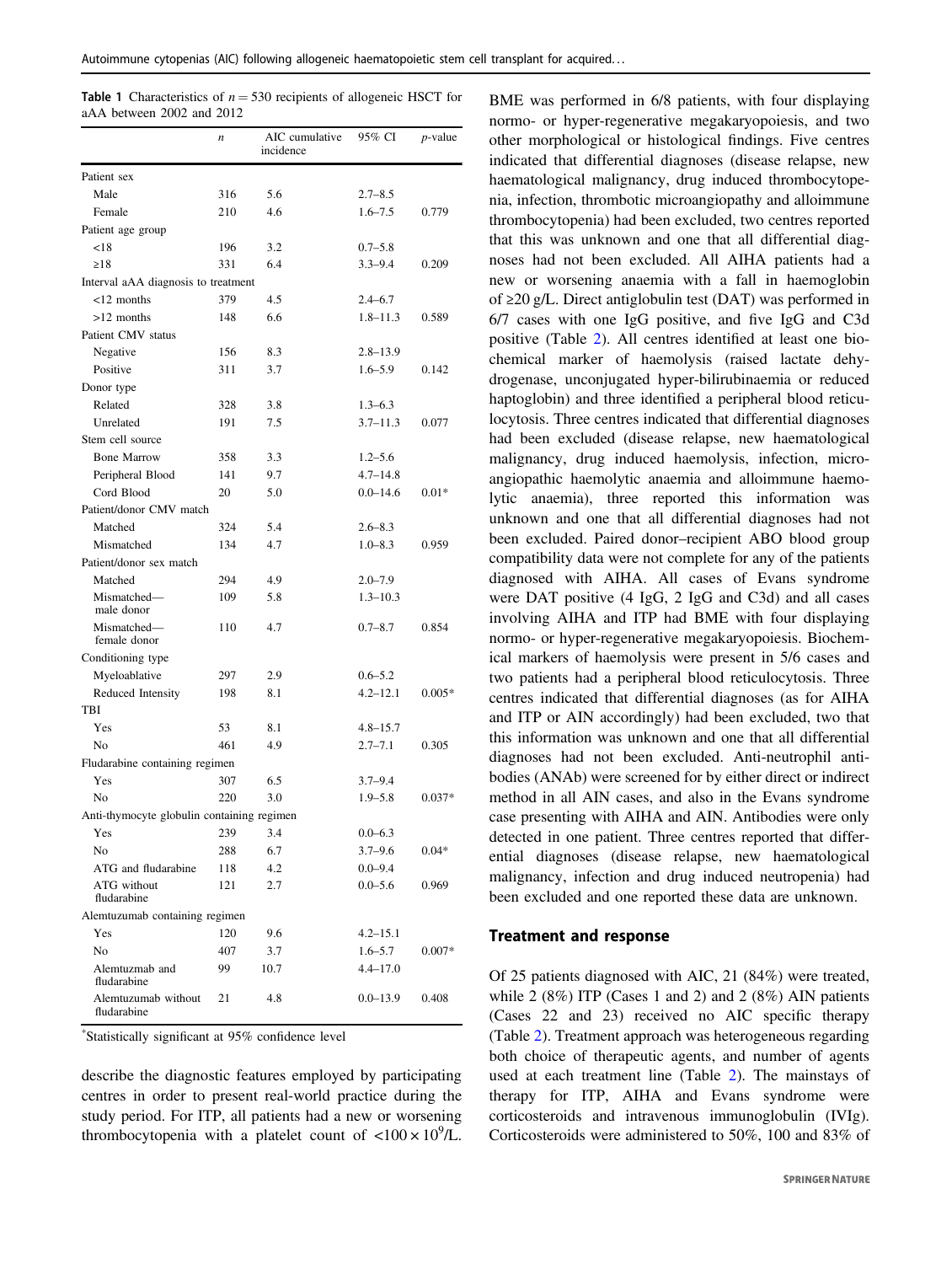Table 2 Treatment and outcome of 25 patients diagnosed with AIC following allogeneic HSCT for aAA Table 2 Treatment and outcome of 25 patients diagnosed with AIC following allogeneic HSCT for aAA

<span id="page-3-0"></span>AIC status at<br>last follow-<br>up NR no response, PR partial response, CR complete response, ANAb anti-neutrophil antibody, CSA ciclosporin A, GCSF granulocyte-colony-stimulating factor, IVIG intravenous immunoglobulin,<br>MMF mycophenolate mofetil, PEX plasm AIC status at NR no response, PR partial response, CR complete response, ANAb anti-neutrophil antibody, CSA ciclosporin A, GCSF granulocyte-colony-stimulating factor, IVIG intravenous immunoglobulin, last follow-NR (died) NR (died) Untreated CR (died) Untreated 3 P.6 23 D.12 CR D.12 CR CR 10.2 CR CR CR CR CR 10.2 CR CR CR CR 23 CO110.0913 CO110.2 CR 8 ITP Female 68 1.6 NA Corticosteroid NR IVIg NR Rituximab NR 5.9 NR (died) NR Cyclophosphamide, PEX NR Splenectomy NR 1.0 NR (died) Untreated Untreated 1 Deather Female 21 Pearleated Female 2.4 NA No treatment 5.9 Untreated Section 10 Untreated 2.7 Pemale 50 Eemale 50 Pemale 50 Pemale 50 Pemale 30 Pemale 30 Pemale 30 Pemale 30.0 No treatment 22 AIN Female 4 Unknown ANAb detected No treatment MD Untreated No treatment Monetary and MD United Application of the stated MD United Application of the stated MD United Application ៥ ៥  $ER$   $C$  $\tilde{c}$  $\mathbb{R}$  $\mathbb R$  $\widetilde{E}$  $\mathbb R$  $\tilde{c}$  $55$  ITP Male 21  $\mu$  Male 21  $\mu$  Male 21  $\mu$  Male 21  $\mu$  21  $\mu$  21  $\mu$  21  $\mu$  21  $\mu$  21  $\mu$  21  $\mu$  21  $\mu$  21  $\mu$  21  $\mu$  21  $\mu$  21  $\mu$  21  $\mu$  21  $\mu$  21  $\mu$  21  $\mu$  21  $\mu$  21  $\mu$  21  $\mu$  21  $\mu$  21  $\mu$  6 IS a semider of the semider  $\alpha$  is the semider of  $\alpha$  is the semider of  $\alpha$  of  $\alpha$  is the semider of  $\alpha$ 7 IS MALE 20 2018 NR ISLA Splenectosteroid NR IVIG NR Splenectosteroid NR NR V2 CO 20 2018 NR NR NR Splenectosteroid N ers and the second corticosteroid corticosteroid corresponding the second corresponding corresponding the second corresponding corresponding the second corresponding corresponding corresponding corresponding corresponding 10 ATHA Female 17 And Female 17 Discussions of Discussions Corticosteroid, IPIs NR Rituximab, PEX CR 142.0 CR  $12$  and  $12$  and  $12$  of  $12$   $194$   $194$   $195$   $196$   $196$   $197$   $196$   $199$   $199$   $199$   $199$   $199$   $199$   $199$   $199$   $199$   $199$   $199$   $199$   $199$   $199$   $199$   $199$   $199$   $199$   $199$   $199$   $199$   $199$   $199$   $199$   $199$ 13 AIHA MAle 42 0.7 Note performed Criticosteroid Criticosteroid Criticosteroid Criticosteroid Criticosteroid Criticosteroid Criticosteroid Criticosteroid Criticosteroid Criticosteroid Criticosteroid Criticosteroid Critico 14 AIHA Male 14 AIHA CR LINXIN GREU CR CR RITUXIMA CR CORTICOSTEROID DE DESIDERED DE DESIDERED DE DESIDERED DE<br>14 AIHA CR RITUXIM CR RINXIN CR RITUXIM CR CR RITUXIM CR DE DESIDERED DE DESIDERED DE DE DE DE DE DE DE DE DE 15 AIHA Female 20 0.8 IgG and C3d Corticosteroid NR Rituximab NR IVIG NR Splenectomy CR 134.1 CR Female 5 5 14 IgG Corticosteroid, IVIg NR Rituximab NR 2.4 127.4 NR 127.4 NR CR\* 36.3 CR GCSF PR<sup>\*</sup> GCSF, Rituximab CR<sup>\*</sup> CR<sup>\*</sup> exament Decay of the S8 2.4 NA PR\* 2.6 Decay of the Decay of the Decay of the Decay of the Decay of the Decay of the Decay of the Decay of the Decay of the Decay of the Decay of the Decay of the Decay of the Decay of the D 11 AIHA MALE 17 1.4 In the 17 1.4 In the 17 1.4 In the 17 1.4 In the 17 1.4 In the 17 1.4 In the 18 Male 17 1.4 In the 17 1.4 In the 18 Male 17 1.4 In the 17 1.4 In the 18 Male 17 1.4 In the 18 Male 17 1.4 In the 18 Male 1 CR Corticosteroid, IVIg PR PR Male 19 19 19 Next Dixty and Dixty Dixty Dixty Dixty Dixty Dixty Dixty Dixty Dixty PR\* 164.9 PR\* 164.9 PR\* 164 Female 11 10 In S2.7 PR 52.7 PR S2.7 PR NR Rituximab NR Rituximab NR Rituximab NR Rituximab NR Rituximab NR Rituximab NR Rituximab NR Rituximab NR Rituximab NR Rituximab NR Rituximab NR Rituximab NR Rituximab NR Rituximab GCSF PR\* 36.6 PR Months from<br>AIC diagnosis<br>to last follow-<br>up AIC diagnosis to last follow-Treatment line and response Months from  $142.0$ 134.1 6.28 161.8  $127.4$ 164.9  $30.0$ <br> $10.2$ <br> $46.0$ 64.7 96.6 78.2 52.8  $\triangleq$  $69.4$ 36.3 81.4 **皇皇** 36.6 17.6 5.9 52.7 5.9  $\overline{1.0}$  $\tilde{c}$  $\tilde{c}$ PR Splenectomy Splenectomy Rituximab Fourth First Second Third Fourth  $\rm \stackrel{*}{\simeq}$  $\widetilde{\Xi}$ មី ឪ  $\tilde{c}$  $\widetilde{\Xi}$  $\widetilde{\Xi}$ Rituximab, MMF Splenectomy Splenectomy Rituximab **MMF** Third IVIG Ng  $\rm \check{E}$ ៥<br>ចំ  $\rm \check{E}$ **ggggg**  $E$   $E$ **BEE**  $\mathbb{R}$  $\widetilde{\Xi}$  $\widetilde{\Xi}$  $\widetilde{\Xi}$ Cyclophosphamide, PEX Corticosteroid, IVIg,<br>Rituximab Female 18 18 18 14 IgG and C3d Corticosteroid, IVIg Corticosteroid, IVIg, Corticosteroid, IVIg Corticosteroid, IVIg GCSF, Rituximab Rituximab, PEX Rituximab, CSA Corticosteroid Splenectomy Rituximab Rituximab Rituximab Rituximab Rituximab Rituximab Second Nig  $N_{\rm g}$ Ng  $\mathbb{R}^*$  $\check{\tilde{g}}$  $\mathbf{PR}^*$  $R^*$  $\widetilde{\mathcal{Z}}$  $\widetilde{\mathcal{F}}$ **E B E E**  $\widetilde{\Xi}$ **BEE**  $\tilde{e}$  $\widetilde{\mathcal{F}}$  $\widetilde{\mathcal{Z}}$  $R^*$  $\approx$  $\tilde{c}$ Ř Treatment line and response MMF mycophenolate mofetil, PEX plasma exchange, NA not applicable, MD missing data CSA, MMF, Rituximab Corticosteroid, IVIg Corticosteroid, IVIg Corticosteroid, IVIg Corticosteroid, IVIg Corticosteriod, IVIg Corticosteroid, IVIg Corticosteroid,<br>Rituximab Corticosteroid,<br>Rituximab Corticosteroid Corticosteroid Corticosteroid Corticosteroid Corticosteroid Corticosteroid Corticosteroid Male 45 1gG IgG Corticosteroid, Male 22 0.5 IgG and C3d Corticosteroid, No treatment No treatment No treatment No treatment Rituximab Rituximab  $_{\rm GCSF}$  $GCSF$ IVIg **IVIg** First CSA ANAb detected Not performed  $\mathrm{DAT}{}'$ autoantibody IgG and C3d gG and C3d gG and C3d IgG and C3d IgG and C3d IgG and C3d IgG and C3d autoantibody ANAb not<br>detected ANAb not<br>detected ANAb not<br>detected 23  $\overline{A}$  AIN  $\overline{A}$  4.4  $\overline{A}$  4.4  $\overline{A}$ 24 AIN Male 63 1.2 ANAb not 25 AIN Male 55 1.0 ANAb not [gC **D**g **D**gI  $_{\rm{lgG}}$ Ωg  $\tilde{\mathbf{z}}$  $\tilde{\Sigma}$  $\tilde{\Sigma}$  $\tilde{z}$  $\tilde{z}$  $\frac{3}{2}$  $\tilde{z}$ Years from<br>AlloHSCT to<br>AIC diagnosis AIC diagnosis AlloHSCT to Years from Unknown  $\overline{0}$  $\overline{0}$  $0.6$ <br> $0.8$ <br> $2.4$  $0.4$  $0.\overline{3}$  $0.4\,$  $0.5$  $\ddot{4}$  $\overline{12}$ allograft (Years) Case no. Diagnosis Gender Age at និ<br>និននិ<br>  $26$  $68\,$ 38  $\overline{\Box}$  $\overline{a}$  $\begin{matrix} 2 & 4 \\ 2 & 4 \end{matrix}$  $20\,$  $\overline{18}$  $45$  $\overline{9}$  $\Omega$  $\equiv$  $25$  $\mathbb{G}$ 55  $\overline{21}$  $\overline{r}$  $\sim$  $\overline{+}$ Gender Female Female Female Female Female Female Female Female Female Female Male Male Male Male Male Male Male Male Male Male Male Male Male Male Male Diagnosis Syndrome Syndrome Syndrome Syndrome syndrome and AIN) Syndrome and ITP) and ITP) (AIHA and ITP) and ITP) and ITP) (AIHA (AIHA (AIHA Evans **AIHA** Evans (AIHA Evans (AIHA **AIHA AIHA AIHA AIHA AIHA AIHA** Evans Evans 16 Evans 17 Evans 18 Evans 19 Evans 20 Evans 21 Evans **AIK** Ę Ę **AIN**  $\mathbb{H}$ È È  $E$  $E$  $E$  $E$ Ê Case no.  $212271252$  $\overline{1}$  $\overline{18}$  $\overline{19}$  $\infty$  $22$  $\boldsymbol{z}$  $25\,$  $\overline{21}$  $\tilde{5}$  $\overline{4}$  $\mathbf{v}$  $\circ$  $\bar{\mathcal{D}}$  $\infty$  $\circ$ 

\*Maintenance therapy required

\*Maintenance therapy required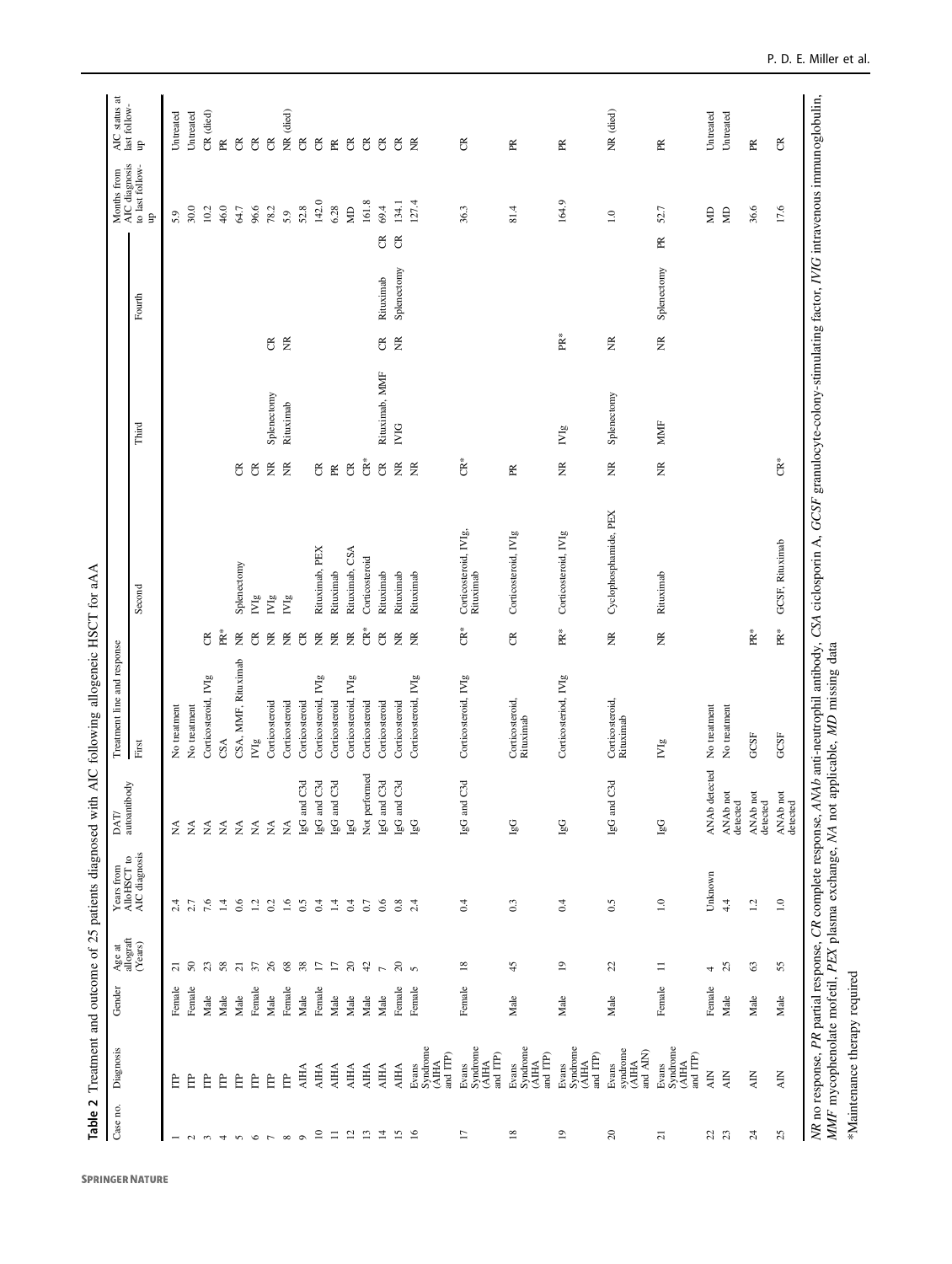treated ITP, AIHA and Evans syndrome patients, respectively. IVIg was administered concurrently with corticosteroids, or as first or second-line monotherapy, in 66.7, 42.9 and 83.3% of ITP, AIHA and Evans syndrome patients. Rituximab was administered to 71.4% and 83.3% of patients with AIHA and Evans syndrome, respectively, but only 16.7% of ITP patients. Other immunomodulatory therapies for this group of patients were mycophenolate mofetil 15%, and cyclosporine A 15%. One patient with Evans syndrome presenting with AIHA and AIN (Case 20) received cyclophosphamide and underwent plasma exchange. Four (19.0%) patients did not respond or relapsed following immunomodulatory therapy and underwent splenectomy, with two achieving CR (ITP Case 7, AIHA Case 15), one PR (Evans syndrome Case 21) and one patient dying without responding (AIHA and AIN Case 20). Of the four patients with AIN, two (Cases 24 and 25) were treated with granulocyte-colony-stimulating factor to PR, one of whom required second-line therapy and achieved CR with rituximab (Case 25).

After excluding patients who did not require treatment, 10 out of this subgroup of 21 patients did not respond to first-line therapy, with 7 of 17, and 4 of 7 not responding to second or third-line therapy, respectively. Of the 11 of 21 treated patients who achieved either complete or partial response to first-line therapy, nearly two-thirds (7/11) relapsed and required further treatment. AIC status at last treatment was 4/25 untreated, 12/25 CR, 6/25 in PR and 3/ 25 NR. Six out of twenty one treated patients required ongoing maintenance therapy (Table [2\)](#page-3-0). Highest CR rate at last follow-up was seen in AIHA (6/7 patients) and lowest in Evans syndrome (1/7). Incidence of mortality was 13% (0–26% 95% CI) at 2 years, with one death in CR from a non-AIC HSCT-related complication (Case 3, Table [2\)](#page-3-0) and two without responding to AIC therapy who both died from infection (Cases 8 and 20, Table [2\)](#page-3-0).

#### Risk factors for development of AIC

In univariable analysis, cumulative incidence of AIC at 10 years post HSCT did not vary with patient sex, patient age group, interval from aAA diagnosis to HSCT, patient cytomegalovirus (CMV) status, donor type, patient-donor CMV match, patient-donor sex match or conditioning with TBI (Table [1\)](#page-2-0). Of 191 unrelated donor–recipient pairs, 61 were reported as fully human leukocyte antigen (HLA) matched, however HLA data were unavailable for the remaining 110 and so further analysis could not be performed. The overall incidence of grade II–IV aGvHD was 13% (9–16 95% CI). There was no difference in 10-year incidence of AIC between patients with and without aGVHD  $(2\%$  [0–5 95% CI] vs 5% [2–7 95% CI],  $p = 0.3$ ). The incidence of limited and extensive

cGvHD was 20% (16–24 95% CI) at both 60 and 120 months. There was no association between cGvHD and development of AIC (Hazard ratio 0.6 [0.14–7 95% CI,  $p = 0.66$ . We did not evaluate the temporal relationship between withdrawal of immunosuppression and onset of AIC. Ten-year cumulative incidence of AIC was higher amongst patients treated with non-myeloablative conditioning (MAC) compared with MAC (8.1% [4.2–12.1 95% CI] vs 2.9% [0.6–5.2 95% CI],  $p = 0.005$ ), with conditioning regimens containing fludarabine compared with regimens not containing fludarabine  $(6.5\%$  [3.7–9.4] 95% CI] vs 3.0% [1.9–5.8 95% CI],  $p = 0.037$  and with alemtuzumab containing regimens compared with non-Alemtuzumab containing regimens (9.6% [4.2–15.1 95% CI] vs  $3.7\%$  [1.6–5.7 95% CI],  $p = 0.007$ ). Conditioning with anti-thymocyte globulin (ATG) was associated with a lower incidence of AIC than conditioning without ATG  $(3.4\%$  [0.0–6.3 95% CI] vs 6.7% [3.7–9.6 95% CI],  $p =$ 0.04). Incidence of AIC was also significantly higher in patients receiving peripheral blood stem cell (PBSC) (9.7% [4.7–14.8 95% CI]) compared with umbilical cord blood (UCB) (5.0% [0.0–14.6 95% CI]) and bone marrow (BM)  $(3.3\%$  [1.2–5.6 95% CI]) ( $p = 0.01$ ). Incidence of AIC was not higher in regimens containing alemtuzumab and fludarabine compared with alemtuzumab alone (10.7%  $[4.4–17.0 95\% \text{ CI}]$  vs  $4.8\%$   $[0–13.9 95\% \text{ CI}]$ ;  $p = 0.408$ ), nor in regimens containing ATG and fludarabine compared with ATG alone (4.2% [0.0–9.6 95% CI] vs 2.7% [0.0–5.6 95% CII;  $p = 0.969$ ).

A subgroup of 475 patients who received either BM or PBSC grafts and had complete information on conditioning regimen were included in a multivariable analysis. Two models explored the independent association of conditioning intensity, stem cell source, use of alemtuzumab and/or fludarabine or use of ATG with risk of AIC (Table [3](#page-5-0)). In the alemtuzumab and/or fludarabine model, these agents were not associated with an increased risk of AIC (1.25 [0.37–4.19 95% CI];  $p = 0.723$ ). However, after adjustment for alemtuzumab and/or fludarabine, transplant with PBSC remained independently associated with a higher risk of AIC (2.81 [1.06–7.49 95% CI];  $p = 0.038$ ), and MAC with lower risk (0.34 [0.12–0.98 95% CI];  $p = 0.046$ ). Likewise, in the multivariable ATG model, use of this serotherapy in conditioning was not associated with higher risk of AIC  $(0.55 \,[0.21-1.41 \, 95\% \, \text{CI}]$ ;  $p = 0.212$ ) but PBSC  $(2.86$  $[1.11–7.3795\% \text{ CI}]$ ;  $p = 0.029$ ) and MAC (0.34  $[0.12–0.95$ ) 95% CI];  $p = 0.04$ ) remained independently associated with higher and lower risk, respectively. There was no increase in the competing risk, death without AIC, associated with any of these variables. Owing to small number of AIC cases it was not possible to adjust for additional characteristics and so these findings are not generalizable beyond the study population.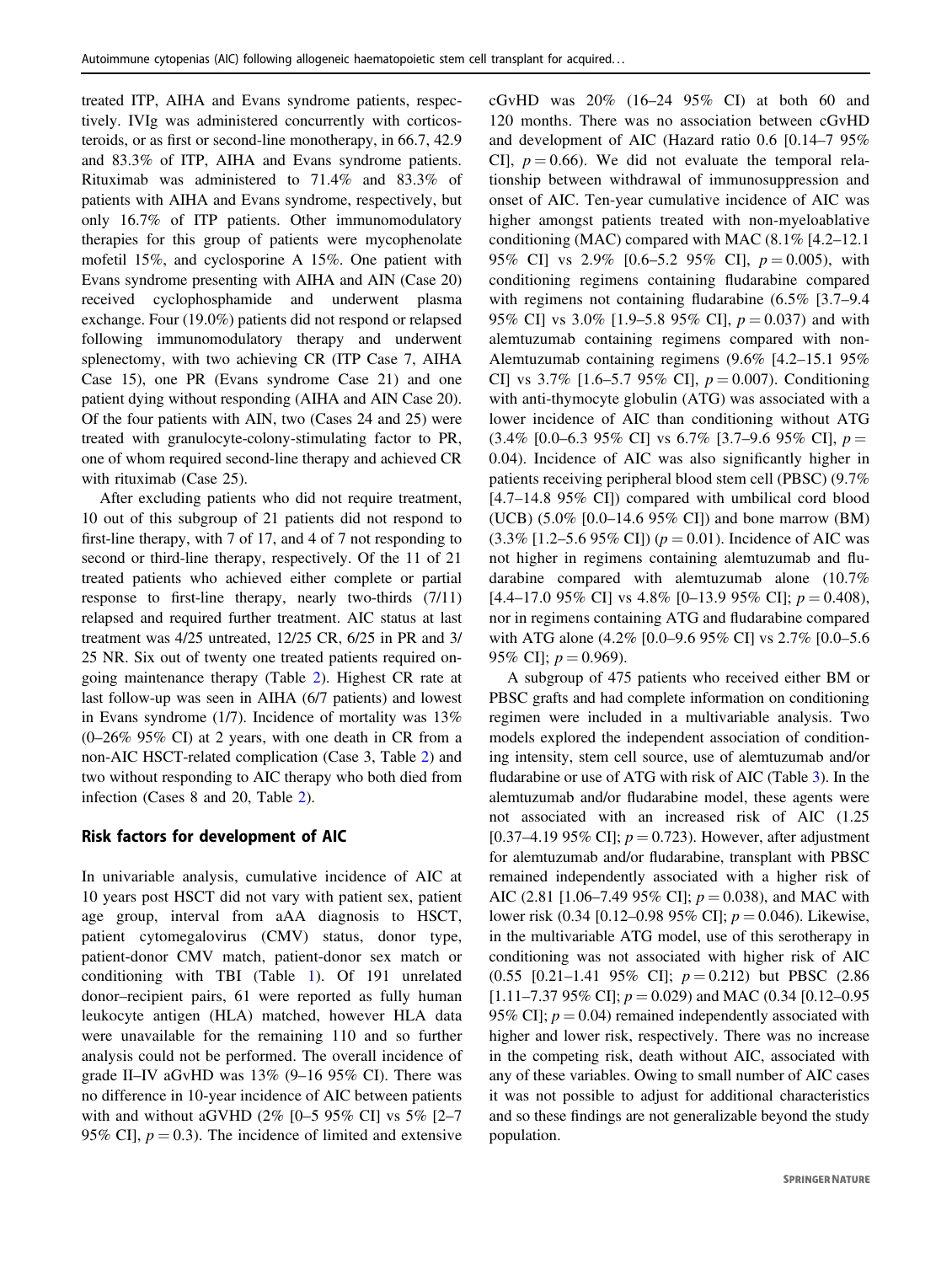| Risk factor                    | Group                                | $\boldsymbol{n}$ | AIC            |                     |                  | Death without AIC |                     |                  |
|--------------------------------|--------------------------------------|------------------|----------------|---------------------|------------------|-------------------|---------------------|------------------|
|                                |                                      |                  | events         | sHR (95% CI)        | $\boldsymbol{p}$ | events            | sHR (95% CI)        | $\boldsymbol{p}$ |
|                                | Total                                | 475              | 21             |                     |                  | 89                |                     |                  |
| Alemtuzumab and<br>fludarabine | No alemtuzumab<br>and no fludarabine | 178              | $\overline{4}$ |                     |                  | 25                |                     |                  |
|                                | Alemtuzumab and/<br>or fludarabine   | 297              | 17             | $1.25(0.37-4.19)$   | 0.723            | 64                | $1.4(0.85-2.31)$    | 0.181            |
| Stem cell source               | BM                                   | 340              | 8              |                     |                  | 58                |                     |                  |
|                                | <b>PB</b>                            | 135              | 13             | $2.81(1.06-7.49)$   | $0.038*$         | 31                | $1.15(0.71 - 1.85)$ | 0.572            |
| Myeloablative<br>conditioning  | No                                   | 186              | 15             |                     |                  | 42                |                     |                  |
|                                | Yes                                  | 289              | 6              | $0.34(0.12 - 0.98)$ | $0.046*$         | 47                | $0.77(0.49-1.22)$   | 0.272            |
| ATG                            | No ATG                               | 267              | 15             |                     |                  | 45                |                     |                  |
|                                | <b>ATG</b>                           | 208              | 6              | $0.55(0.21-1.41)$   | 0.212            | 44                | $1.18(0.78-1.79)$   | 0.438            |
| Stem cell source               | BM                                   | 340              | 8              |                     |                  | 58                |                     |                  |
|                                | PB                                   | 135              | 13             | $2.86(1.11 - 7.37)$ | $0.029*$         | 31                | $1.26(0.79-2)$      | 0.338            |
| Myeloablative<br>conditioning  | N <sub>0</sub>                       | 186              | 15             |                     |                  | 42                |                     |                  |
|                                | Yes                                  | 289              | 6              | $0.34(0.12 - 0.95)$ | $0.04*$          | 47                | $0.72(0.46 - 1.12)$ | 0.14             |

<span id="page-5-0"></span>Table 3 Estimated cause specific hazard ratios (sHR) for AIC and death without AIC using multivariable regression model for  $n = 475$  recipients of allogeneic HSCT for aAA between 2002 and 2012

\*Statistically significant at 95% confidence level

## **Discussion**

Ten-year cumulative incidence of AIC after allogeneic HSCT for aAA was 5.1% (3.1–7.2 95% CI). ITP was the most frequent AIC diagnosis, followed by AIHA, Evans and AIN. BME was not performed in two patients diagnosed with ITP. In a further two patients BME did not demonstrate normo- or hyper-regenerative megakaryopoiesis. It is possible that these patients were misdiagnosed biasing our results. AIC complicated both the early and late post-HSCT period, with time of diagnosis ranging from 2.6 months to 7.6 years. Incidence of AIC in our cohort is similar to that reported in previous studies of HSCT populations. In paediatric patients transplanted with a range of allogeneic graft types for malignant and non-malignant conditions, a 2.4–2.5% 10-year incidence of AIC, and a 2.4% incidence of AIHA are reported [\[6](#page-7-0), [8\]](#page-7-0). Among adult recipients of UCB HSCT for haematological malignancy, 3 year incidence of AIHA and ITP were 5.4% and 1.4%, respectively [[4\]](#page-7-0). Incidence of AIHA was similar at 4.1–4.4% amongst adult recipients transplanted with a range of graft types [\[7](#page-7-0), [11\]](#page-8-0). Median time of diagnosis in these studies ranged from 0.8 months to 8.4 years.

Cases of AIC in our study were diagnosed in accordance with recognized criteria  $[12-14]$  $[12-14]$  $[12-14]$  $[12-14]$ . In the absence of haematological or biochemical markers of platelet destruction, ITP is a diagnosis of exclusion requiring thorough assessment. However BME is recommended only in selected paediatric and adult patients, generally those in whom secondary ITP is suspected, or adults over 60 [\[15](#page-8-0), [16](#page-8-0)]. In our present study, most patients diagnosed with ITP and all with Evans syndrome underwent BME, which may reflect the need to exclude HSCT specific differentials including disease relapse and graft failure. While all cases of AIHA, and all but one case of Evans syndrome presented with at least one abnormal biochemical marker of haemolysis, reticulocytosis was not a dominant feature present in one-third of AIHA and Evans syndrome patients. Testing for ANAb is recommended as part of neutropenia work-up, however antibodies are typically of low titre and low avidity and testing of rather limited sensitivity and specificity [[14,](#page-8-0) [17](#page-8-0)]; thus a negative ANAb screen does not exclude a diagnosis of AIN. In line with this, all cases of AIN were tested for ANAb but the majority were negative.

Most ITP patients were treated with corticosteroid or IVIg, while rituximab was infrequently used. Fifty percent of ITP patients achieved either CR or PR with each line of therapy. In the general population a response to first-line steroids of up to 80% has been reported [[16,](#page-8-0) [18\]](#page-8-0), and the combination of IVIg with corticosteroid therapy may hasten platelet recovery [[19\]](#page-8-0). In randomized studies, the combination of rituximab with dexamethasone compared with dexamethasone alone has been shown to improve response rates from 36–37 to 58–63% [\[20](#page-8-0), [21\]](#page-8-0). Case reports and series of patients with ITP post HSCT have reported response rates of 30–50% following first and second-line treatment, with the former largely consisting of corticosteroid with or without IVIg, and the latter IVIg, rituximab or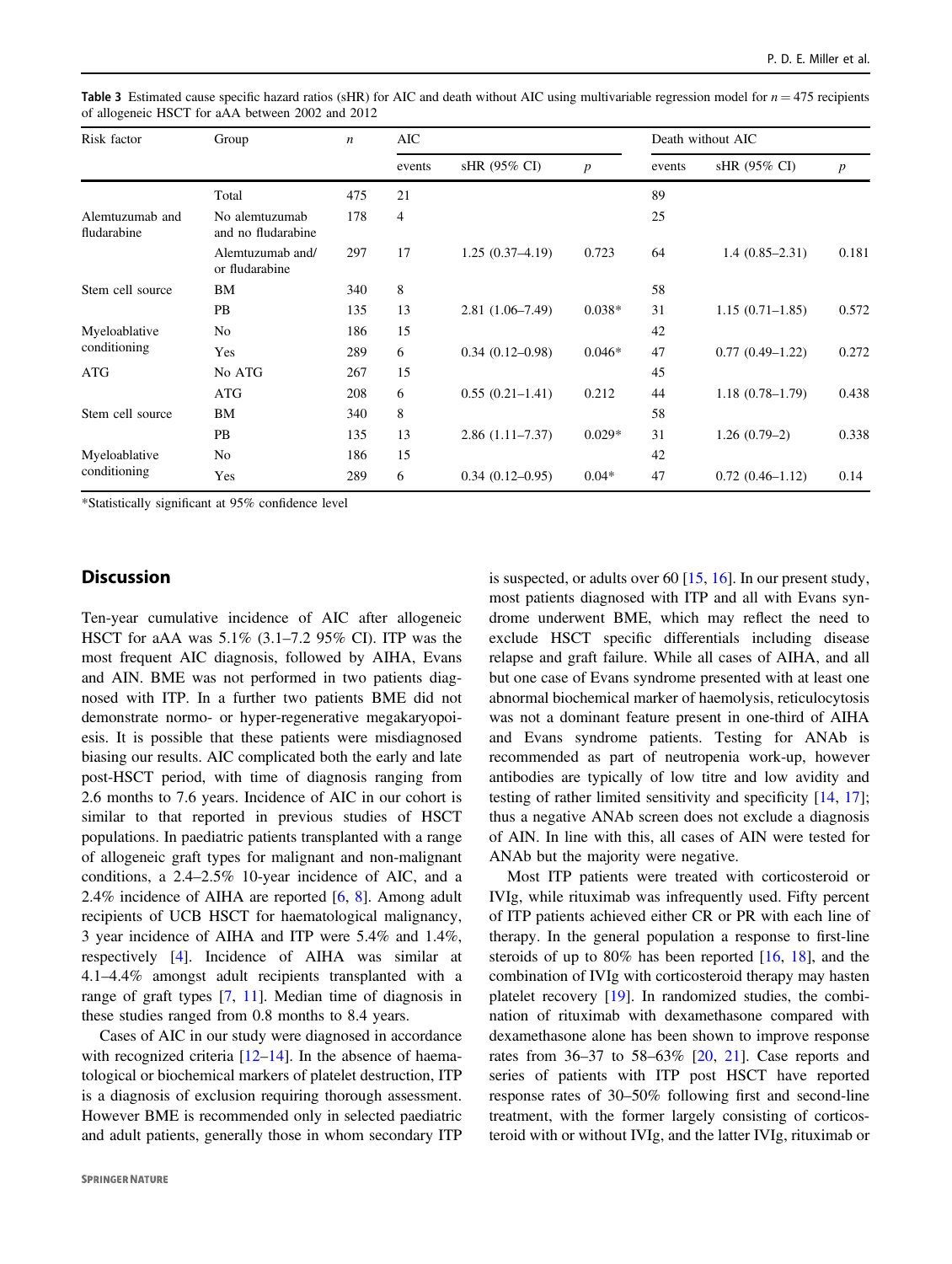splenectomy [[22](#page-8-0)–[26\]](#page-8-0). In cases of post-HSCT ITP refractory to standard therapy, thrombopoietin receptor agonists (TPO-RAs) have proven effective [\[27](#page-8-0)–[29](#page-8-0)]. In our cohort no patients were treated with TPO-RAs, which may reflect European Medicines Agency licensing of romiplostim in 2009 and eltrombopag in 2010, during the last 3 years of our study eligibility period.

Although randomized data are lacking, corticosteroids are an established first-line therapy for AIHA with retro-spective studies reporting responses of ~75% [[30\]](#page-8-0). Again, there is limited evidence for second-line therapy, but rituximab or splenectomy are the most commonly described [[31](#page-8-0)]. Similar strategies are reported in the management of paediatric and adult Evans syndrome [\[32,](#page-8-0) [33](#page-8-0)]. Patients in our study were largely treated according to this paradigm: all patients with AIHA received first-line corticosteroid with or without IVIg. One patient requiring second-line therapy was re-treated with corticosteroids; and all others received second-line rituximab with all patients achieving a CR or PR. Evans syndrome appeared the most challenging AIC to treat, with the greatest proportion of non-responders. However, there was no excess of deaths in this group compared with other AIC diagnoses. In cases series of patients with AIHA post-HSCT, 14–33% response rates are reported with prednisolone alone and 40–45% with prednisolone in combination with rituximab or IVIg  $[6-9, 26, 34]$  $[6-9, 26, 34]$  $[6-9, 26, 34]$  $[6-9, 26, 34]$  $[6-9, 26, 34]$  $[6-9, 26, 34]$  $[6-9, 26, 34]$  $[6-9, 26, 34]$ . In these series, up to 33% of patients were reported refractory to therapy, whereas all patients in our series were in CR or PR at last follow-up.

Primary AIN is typically a disease of infancy, while secondary AIN occurs mostly in adults in the context of systemic AID [\[35](#page-9-0)]. Neutropenia may respond to treatment of the underlying AID with GCSF administered cautiously owing to concern about disease flare [[14,](#page-8-0) [17\]](#page-8-0). Case reports of AIN post HSCT have described disease ranging from transient positive ANAb and neutropenia not requiring treatment [[36\]](#page-9-0) to persistent neutropenia requiring GCSF support alone [\[5](#page-7-0)] or in combination with additional immunomodulatory agents [\[6](#page-7-0)]. This pattern of disease is borne out in our study with half of diagnosed patients requiring no specific therapy. Two were treated with GCSF, one of whom required additional therapy with rituximab. Both treated patients achieved a PR.

The pathogenesis of AID remains poorly understood but relates to breakdown in mechanisms of self-tolerance. First, there may be a genetic role, with documented familial aggregation of autoimmune conditions [[37\]](#page-9-0), the association of certain HLA types with AIDs [[38\]](#page-9-0) and autoimmunity manifesting in inherited primary immunodeficiency [\[39](#page-9-0)]. Secondly, environmental factors may contribute; in murine models inflammatory states have been show to trigger and promote autoreactive T-cell populations [[40,](#page-9-0) [41](#page-9-0)], and infection may be associated with lymphodepletion and homeostatic expansion favouring autoreactive clones [[42\]](#page-9-0). Finally, iatrogenic dysregulation of central and peripheral immune tolerance through radio-, chemo- or immunotherapy may lead to impaired thymic function, lymphodepletion and homeostatic expansion and failure of regulatory T-cell control. Although the pathogenesis of secondary AIDs post HSCT also remains unclear, these factors may play a role. In univariable analysis we identified an increased incidence of AIC amongst patients treated with alemtuzumab or fludarabine. These two drugs have been associated with autoimmune phenomenon in a range of therapeutic settings [\[43](#page-9-0)–[51](#page-9-0)] and in a cohort of aAA HSCT patients conditioned with fludarabine and alemtuzumab 14% of patients developed autoimmune complications [\[52](#page-9-0)]. In contrast with our findings, conditioning with ATG has been associated with an increased risk of secondary autoimmune phenomenon following autologous HSCT for primary AID [\[45](#page-9-0), [46](#page-9-0)], with lymphocyte depletion the putative mechanism. These findings did not remain significant in multivariable analysis, possibly due to small number of events in subgroup analysis, and further investigation is warranted. An association between post-HSCT AID and cGvHD has been reported, although inconsistently  $[4, 6-8, 26]$  $[4, 6-8, 26]$  $[4, 6-8, 26]$  $[4, 6-8, 26]$  $[4, 6-8, 26]$  $[4, 6-8, 26]$  $[4, 6-8, 26]$  $[4, 6-8, 26]$ . In this study an association between AIC and GvHD was not identified.

In allogeneic HSCT for aAA, BM conveys a lower risk of GvHD and a survival advantage compared with PBSC, and is the preferred stem cell source in all age groups and in recipients of sibling and unrelated donor transplants [\[53](#page-9-0)–[56\]](#page-9-0). Nonetheless, approximately one-third of all patients were transplanted with either PBSC or UCB in our study. Incidence of AIC was significantly higher amongst recipients of PBSC compared with UCB and BM. In multivariable analysis, after adjustment for concurrent ATG, and fludarabine and/or alemtuzumab, transplant with PBSC and reduced intensity conditioning (RIC) was independently associated with a higher risk of AIC. A higher number of immunocompetent cells are harvested and transplanted with PBSC compared with BM [\[57](#page-9-0)], and immune recovery is more rapid [[58\]](#page-9-0). Early T-cell recovery occurs predominantly through peripheral expansion, rather than de novo thymic ontogenesis in both T replete and deplete grafts [\[59,](#page-9-0) [60](#page-9-0)]. In RIC, host T cells that survive the conditioning regimen may also expand through this mechanism [[61](#page-9-0)]. Such homeostatic expansion contributes to a narrow T-cell repertoire, qualitative immune deficiencies [[61](#page-9-0)] and may favour autoreactive clones [\[42\]](#page-9-0), contributing to the emergence of AID [[62](#page-9-0)]. It is possible that the larger number of immunocompetent cells and more rapid immune reconstitution in PBSC compared with BM, and the potential for homeostatic expansion of host lymphocytes in RIC promotes development of autoimmunity; immune reconstitution studies in patients with AIC may provide further detail.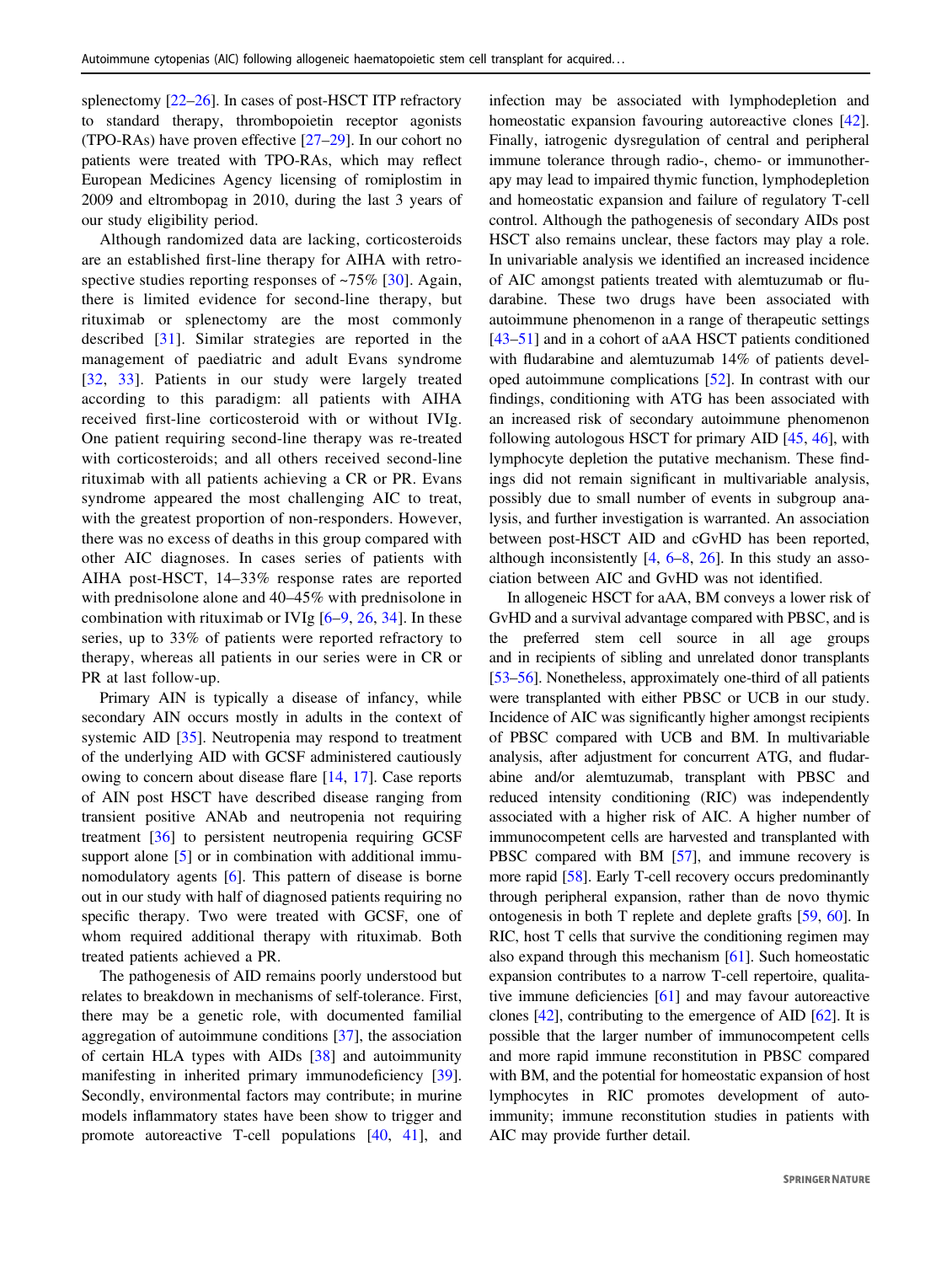<span id="page-7-0"></span>This is the first study to explore AIC following allogeneic HSCT in a large cohort for a single disease indication, and provides clinically useful information on the incidence of this rare and potentially life-threatening complication in paediatric and adult patients. The retrospective study design may impact on our estimate of AIC incidence: cases may not have been reported and we were unable to confirm AIC diagnoses through central review of pathology. For eight patients with AIC, centres reported that it was unknown whether all differential diagnoses had been excluded, and for 3 that all differentials had not been excluded. These cases were included in analysis to reflect real-world practice and highlight the challenging nature of establishing these diagnoses, but it remains possible that these patients were misdiagnosed biasing our results. As there were relatively few cases of AIC, we were able to develop a multivariable model with a small number of variables that limits generalisability of our findings. We did not explore the role of pretransplantation therapy on risk of developing AIC.

## Conclusions

In conclusion, the incidence of AIC post allogeneic HSCT for aAA is similar to that reported among recipients of HSCT for other primary diseases. Autoimmunity should be considered in the differential diagnosis of cytopenias occurring in both the early and late post HSCT period. Our study highlights heterogeneity in the approach to investigation and management of AIC between EBMT centres. As such standardization of diagnostic and therapeutic approaches, along with data registration (via the EBMT and other databases), is warranted to inform harmonized recommendations for investigation and management of suspected AIC. Response rates in this cohort are similar to previous data and OS in the AIC group was not shorter than in the overall cohort. In multivariable analysis we identified an increased risk of AIC following PBSC and RIC HSCT in this cohort, which may contribute further to the evidence that BM is the preferred stem cell source for transplant of patients with aAA.

Acknowledgements PDEM, JAS, CD, RPDL, SI, RFD, PB, DF, JR and JAM designed and performed the research study, contributed to the acquisition, analysis and interpretation of data, critically revised the paper and approved the final version. SI designed the research study, critically revised the paper and approved the final version. D-JE analysed and contributed to interpretation of data, critically revised the paper and approved the final version. JCWM, CR, MK, FF, SCJF and CK contributed to the acquisition of data, critically revised the paper and approved the final version. JAS declares honoraria for speaking from Sanofi and Jazz.

#### Compliance with ethical standards

Conflict of interest The authors declare that they have no conflict of interest.

Publisher's note Springer Nature remains neutral with regard to jurisdictional claims in published maps and institutional affiliations.

Open Access This article is licensed under a Creative Commons Attribution 4.0 International License, which permits use, sharing, adaptation, distribution and reproduction in any medium or format, as long as you give appropriate credit to the original author(s) and the source, provide a link to the Creative Commons license, and indicate if changes were made. The images or other third party material in this article are included in the article's Creative Commons license, unless indicated otherwise in a credit line to the material. If material is not included in the article's Creative Commons license and your intended use is not permitted by statutory regulation or exceeds the permitted use, you will need to obtain permission directly from the copyright holder. To view a copy of this license, visit [http://creativecommons.](http://creativecommons.org/licenses/by/4.0/) [org/licenses/by/4.0/](http://creativecommons.org/licenses/by/4.0/).

### References

- 1. Nishio M, Sawada K, Koizumi K, Endoh T, Takashima H, Hashimoto H, et al. Autoimmune thrombocytopenia following syngeneic peripheral blood stem cell transplantation. Rinsho Ketsueki. 1998;39:580–5. <http://www.ncbi.nlm.nih.gov/pubmed/9785976>.
- 2. Niederwieser D, Gentilini C, Hegenbart U, Lange T, Moosmann P, Pönisch W.et al. Transmission of donor illness by stem cell transplantation: should screening be different in older donors?. Bone Marrow Transpl. 2004;34:657–65. [http://www.nature.com/a](http://www.nature.com/articles/1704588) [rticles/1704588](http://www.nature.com/articles/1704588).
- 3. Holbro A, Abinun M, Daikeler T. Management of autoimmune diseases after haematopoietic stem cell transplantation. Br J Haematol. 2012;157:281–90. [http://ovidsp.ovid.com/ovidweb.](http://ovidsp.ovid.com/ovidweb.cgi?T=JS&PAGE=reference&D=emed10&NEWS=N&AN=2012204407) cgi?T=JS&PAGE=reference&D=[emed10&NEWS](http://ovidsp.ovid.com/ovidweb.cgi?T=JS&PAGE=reference&D=emed10&NEWS=N&AN=2012204407)=N&AN= [2012204407](http://ovidsp.ovid.com/ovidweb.cgi?T=JS&PAGE=reference&D=emed10&NEWS=N&AN=2012204407).
- 4. Sanz J, Arango M, Carpio N, Montesinos P, Moscardó F, Martín G, et al. Autoimmune cytopenias after umbilical cord blood transplantation in adults with hematological malignancies: a single-center experience. Bone Marrow Transpl. 2014;49:1084–8. <http://www.ncbi.nlm.nih.gov/pubmed/24887383>.
- 5. Page KM, Mendizabal AM, Prasad VK, Martin PL, Parikh S. Wood S,et al. Posttransplant autoimmune hemolytic anemia and other autoimmune cytopenias are increased in very young infants undergoing unrelated donor umbilical cord blood transplantation. Biol Blood Marrow Transpl. 2008;14:1108–17. [http://www.](http://www.pubmedcentral.nih.gov/articlerender.fcgi?artid=3735356&tool=pmcentrez&rendertype=abstract) [pubmedcentral.nih.gov/articlerender.fcgi?artid](http://www.pubmedcentral.nih.gov/articlerender.fcgi?artid=3735356&tool=pmcentrez&rendertype=abstract)=3735356&tool= [pmcentrez&rendertype](http://www.pubmedcentral.nih.gov/articlerender.fcgi?artid=3735356&tool=pmcentrez&rendertype=abstract)=abstract.
- 6. Faraci M, Zecca M, Pillon M, Rovelli A, Menconi MC, Ripaldi M.et al. Autoimmune hematological diseases after allogeneic hematopoietic stem cell transplantation in children: an Italian multicenter experience. Biol Blood Marrow Transplant. 2014;20:272–8. <http://www.ncbi.nlm.nih.gov/pubmed/24274983>.
- 7. Sanz J, Arriaga F, Montesinos P, Orti G, Lorenzo I, Cantero S. et al. Autoimmune hemolytic anemia following allogeneic hematopoietic stem cell transplantation in adult patients. Bone Marrow Transplant. 2007;39:555–61. [http://www.ncbi.nlm.nih.](http://www.ncbi.nlm.nih.gov/pubmed/17351645) [gov/pubmed/17351645](http://www.ncbi.nlm.nih.gov/pubmed/17351645).
- 8. Ahmed I, Teruya J, Murray-Krezan C, Krance R. The incidence of autoimmune hemolytic anemia in pediatric hematopoietic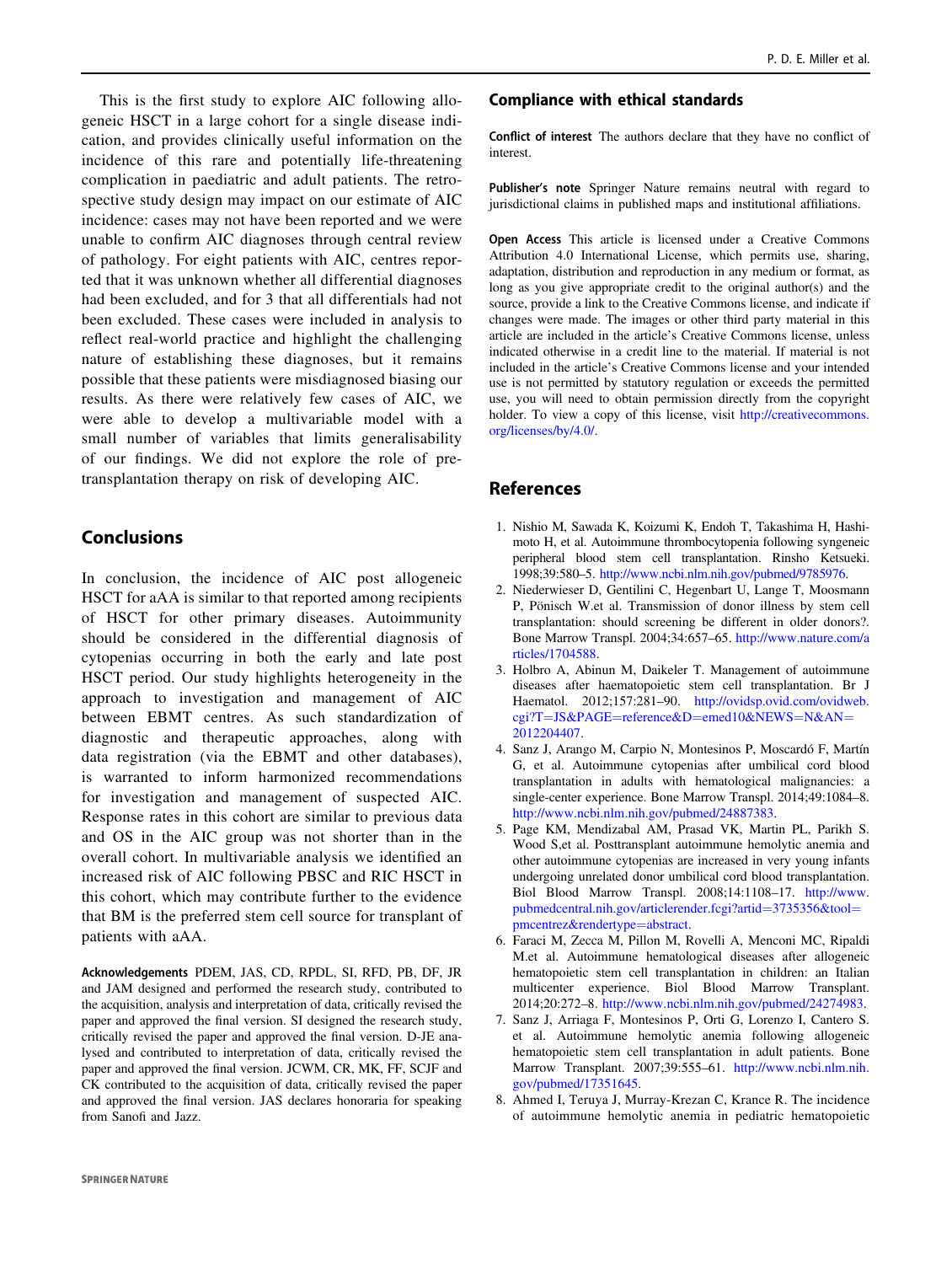<span id="page-8-0"></span>stem cell recipients post first and second hematopoietic stem cell transplant HHS Public Access. Pediatr Transplant. 2015;19: 391–8.

- 9. Wang M, Wang W, Abeywardane A, Adikarama M, McLornan D, Raj K, et al. Autoimmune hemolytic anemia after allogeneic hematopoietic stem cell transplantation: analysis of 533 adult patients who underwent transplantation at King's College Hospital. Biol Blood Marrow Transplant. 2015;21:60–6. [http://](http://linkinghub.elsevier.com/retrieve/pii/S1083879114005643) [linkinghub.elsevier.com/retrieve/pii/S1083879114005643.](http://linkinghub.elsevier.com/retrieve/pii/S1083879114005643)
- 10. Goto M, Kuribayashi K, Takahashi Y, Kondoh T, Tanaka M, Kobayashi D.et al. Identification of autoantibodies expressed in acquired aplastic anaemia. Br J Haematol. 2013;160:359–62. <http://www.ncbi.nlm.nih.gov/pubmed/23116149>.
- 11. Zhen Y, Bangzhao W, Youning Z, Wenjuan W, Suning C, Aining S, et al. Clinical and serological characterization of autoimmune hemolytic anemia after allogeneic hematopoietic stem cell transplantation. Chin Med J. 2014;127:1235–8. [http://www.](http://www.cmj.org/ch/reader/create_pdf.aspx?file_no=20132823&year_id=2014&quarter_id=7&falg=1%5Cn) [cmj.org/ch/reader/create\\_pdf.aspx?](http://www.cmj.org/ch/reader/create_pdf.aspx?file_no=20132823&year_id=2014&quarter_id=7&falg=1%5Cn)file\_no=20132823&year\_id= [2014&quarter\\_id](http://www.cmj.org/ch/reader/create_pdf.aspx?file_no=20132823&year_id=2014&quarter_id=7&falg=1%5Cn)=7&falg=1%5Cn [http://ovidsp.ovid.com/ovidw](http://ovidsp.ovid.com/ovidweb.cgi?T=JS&PAGE=reference&D=emed11&NEWS=N&AN=2014240199) eb.cgi?T=JS&PAGE=reference&D=[emed11&NEWS](http://ovidsp.ovid.com/ovidweb.cgi?T=JS&PAGE=reference&D=emed11&NEWS=N&AN=2014240199)= N&AN=[2014240199.](http://ovidsp.ovid.com/ovidweb.cgi?T=JS&PAGE=reference&D=emed11&NEWS=N&AN=2014240199)
- 12. Rodeghiero F, Stasi R, Gernsheimer T, Michel M, Provan D, Arnold DM.et al. Standardization of terminology, definitions and outcome criteria in immune thrombocytopenic purpura of adults and children: report from an international working group. Blood. 2009;113:2386–93. [http://www.ncbi.nlm.nih.gov/pubmed/](http://www.ncbi.nlm.nih.gov/pubmed/19005182) [19005182.](http://www.ncbi.nlm.nih.gov/pubmed/19005182)
- 13. Hill QA, Stamps R, Massey E, Grainger JD, Provan D, Hill A. The diagnosis and management of primary autoimmune haemolytic anaemia. Br J Haematol. 2017;176:395–411. [https://doi.org/](https://doi.org/10.1111/bjh.14478) [10.1111/bjh.14478.](https://doi.org/10.1111/bjh.14478)
- 14. Fioredda F, Calvillo M, Bonanomi S, Coliva T, Tucci F, Farruggia P, et al. Congenital and acquired neutropenia consensus guidelines on diagnosis from the Neutropenia Committee of the Marrow Failure Syndrome Group of the AIEOP (Associazione Italiana Emato-Oncologia Pediatrica). Pediatr Blood Cancer 2011;57:10–7. [https://doi.org/10.1002/pbc.23108.](https://doi.org/10.1002/pbc.23108)
- 15. Neunert C, Lim W, Crowther M, Cohen A, Solberg L, Crowther MA. The American Society of Hematology 2011 evidence-based practice guideline for immune thrombocytopenia. Blood. 2011;117:4190–207. [http://www.bloodjournal.org/content/](http://www.bloodjournal.org/content/bloodjournal/117/16/4190.full.pdf) [bloodjournal/117/16/4190.full.pdf.](http://www.bloodjournal.org/content/bloodjournal/117/16/4190.full.pdf)
- 16. Provan D, Stasi R, Newland AC, Blanchette VS, Bolton-Maggs P, Bussel JB.et al. International consensus report on the investigation and management of primary immune thrombocytopenia. Blood. 2010;115:168–86. <http://www.ncbi.nlm.nih.gov/pubmed/19846889>.
- 17. Youinou P, Jamin C, Le Pottier L, Renaudineau Y, Hillion S, Pers J-O. Diagnostic criteria for autoimmune neutropenia. Autoimmun Rev. 2014;13:574–6. [http://www.sciencedirect.com/science/article/](http://www.sciencedirect.com/science/article/pii/S1568997214000111) [pii/S1568997214000111.](http://www.sciencedirect.com/science/article/pii/S1568997214000111)
- 18. Cheng G. Eltrombopag, a thrombopoietin- receptor agonist in the treatment of adult chronic immune thrombocytopenia: a review of the efficacy and safety profile. Ther Adv Hematol. 2012;3:155–64. <http://www.ncbi.nlm.nih.gov/pubmed/23556122>.
- 19. Godeau B, Chevret S, Varet B, Lefrère F, Zini JM, Bassompierre F.et al. Intravenous immunoglobulin or high-dose methylprednisolone, with or without oral prednisone, for adults with untreated severe autoimmune thrombocytopenic purpura: a randomised, multicentre trial. Lancet. 2002;359:23–9. [http://linkinghub.](http://linkinghub.elsevier.com/retrieve/pii/S0140673602072756) [elsevier.com/retrieve/pii/S0140673602072756.](http://linkinghub.elsevier.com/retrieve/pii/S0140673602072756)
- 20. Gudbrandsdottir S, Birgens HS, Frederiksen H, Jensen BA, Jensen MK, Kjeldsen L.et al. Rituximab and dexamethasone vs dexamethasone monotherapy in newly diagnosed patients with primary immune thrombocytopenia. Blood. 2013;121:1976–81. <http://www.ncbi.nlm.nih.gov/pubmed/23293082>.
- 21. Zaja F, Baccarani M, Mazza P, Bocchia M, Gugliotta L, Zaccaria A, et al. Dexamethasone plus rituximab yields higher sustained response rates than dexamethasone monotherapy in adults with primary immune thrombocytopenia. Blood. 2010;115:2755–62. <http://www.ncbi.nlm.nih.gov/pubmed/20130241>.
- 22. Hequet O, Salles G, Ketterer N, Espinouse D, Dumontet C, Thieblemont C.et al. Autoimmune thrombocytopenic purpura after autologous stem cell transplantation. Bone Marrow Transpl. 2003;32:89–95. <http://www.ncbi.nlm.nih.gov/pubmed/12815483>.
- 23. Ahmad I, Haider K.Kanthan R, Autoimmune thrombocytopenia following tandem autologous peripheral blood stem cell transplantation for refractory germ cell tumor. Bone Marrow Transpl. 2004;34:279–80. <http://www.ncbi.nlm.nih.gov/pubmed/15170159>.
- 24. Raj K, Narayanan S, Augustson B, Ho A, Mehta P, Duncan N. et al. Rituximab is effective in the management of refractory autoimmune cytopenias occurring after allogeneic stem cell transplantation. Bone Marrow Transpl. 2005;35:299–301. <http://www.ncbi.nlm.nih.gov/pubmed/15568036>.
- 25. Fujita H, Togami K, Mori M, Hashimoto H, Nagai K, Nagai Y. et al. Successful treatment with azathioprine for autoimmune thrombocytopenia developing after autologous peripheral blood stem cell transplantation. Rinsho Ketsueki. 2007;48:637–41. <http://www.ncbi.nlm.nih.gov/pubmed/17867300>.
- 26. Daikeler T, Labopin M, Ruggeri A, Crotta A, Abinun M, Hussein AA.et al. New autoimmune diseases after cord blood transplantation: a retrospective study of EUROCORD and the Autoimmune Disease Working Party of the European Group for Blood and Marrow Transplantation. Blood. 2013;121:1059–64. [http://www.](http://www.ncbi.nlm.nih.gov/pubmed/23247725) [ncbi.nlm.nih.gov/pubmed/23247725.](http://www.ncbi.nlm.nih.gov/pubmed/23247725)
- 27. Beck JC, Burke MJ, Tolar J. Response of refractory immune thrombocytopenia after bone marrow transplantation to romiplostim. Pediatr Blood Cancer. 2010;54:490–1. [http://www.ncbi.](http://www.ncbi.nlm.nih.gov/pubmed/19908296) [nlm.nih.gov/pubmed/19908296](http://www.ncbi.nlm.nih.gov/pubmed/19908296).
- 28. Poon LM, Di Stasi A, Popat U, Champlin RE, Ciurea SO. Romiplostim for delayed platelet recovery and secondary thrombocytopenia following allogeneic stem cell transplantation. Am J Blood Res. 2013;3:260–4. [http://www.pubmedcentral.nih.gov/a](http://www.pubmedcentral.nih.gov/articlerender.fcgi?artid=3755526&tool=pmcentrez&rendertype=abstract) rticlerender.fcgi?artid=3755526&tool=[pmcentrez&rendertype](http://www.pubmedcentral.nih.gov/articlerender.fcgi?artid=3755526&tool=pmcentrez&rendertype=abstract)=a [bstract](http://www.pubmedcentral.nih.gov/articlerender.fcgi?artid=3755526&tool=pmcentrez&rendertype=abstract).
- 29. O'Donovan EM, Rezvani K, Sargent J, Richardson D, Tharmalingam H, Veys P.et al. Thrombopoietic agonists show efficacy in ITP related to allogeneic stem cell transplantation. Blood. 2011;118:3292. [http://www.bloodjournal.org/content/118/](http://www.bloodjournal.org/content/118/21/3292?sso-checked=true) [21/3292?sso-checked](http://www.bloodjournal.org/content/118/21/3292?sso-checked=true)=true.
- 30. Barcellini W, Fattizzo B, Zaninoni A, Radice T, Nichele I, Di Bona E, et al. Clinical heterogeneity and predictors of outcome in primary autoimmune hemolytic anemia: a GIMEMA study of 308 patients. Blood. Am Soc Hematol. 2014;124:2930–6. [http://www.](http://www.ncbi.nlm.nih.gov/pubmed/25232059) [ncbi.nlm.nih.gov/pubmed/25232059.](http://www.ncbi.nlm.nih.gov/pubmed/25232059)
- 31. Crowther M, Chan YLT, Garbett IK, Lim W, Vickers MA, Crowther MA. Evidence-based focused review of the treatment of idiopathic warm immune hemolytic anemia in adults. Blood. Am Soc Hematol. 2011;118:4036–40. [http://www.ncbi.nlm.nih.gov/](http://www.ncbi.nlm.nih.gov/pubmed/21778343) [pubmed/21778343.](http://www.ncbi.nlm.nih.gov/pubmed/21778343)
- 32. Michel M, Chanet VR, Dechartres AS, Morin A-S, Piette J-C, Cirasino L.et al. The spectrum of Evans syndrome in adults: new insight into the disease based on the analysis of 68 cases. Blood. 2009;114:3167–72. [http://www.bloodjournal.org/content/](http://www.bloodjournal.org/content/bloodjournal/114/15/3167.full.pdf?sso-checked=true) [bloodjournal/114/15/3167.full.pdf?sso-checked](http://www.bloodjournal.org/content/bloodjournal/114/15/3167.full.pdf?sso-checked=true)=true.
- 33. Miano M. How I manage Evans syndrome and AIHA cases in children. Br J Haematol. 2016;172:524–34. [http://www.ncbi.nlm.](http://www.ncbi.nlm.nih.gov/pubmed/2662587) [nih.gov/pubmed/2662587.](http://www.ncbi.nlm.nih.gov/pubmed/2662587)
- 34. Chen F, Owen I, Savage D. Late onset haemolysis and red cell autoimmunisation after allogeneic bone marrow transplant. Bone Marrow Transpl. 1997;19:491–5.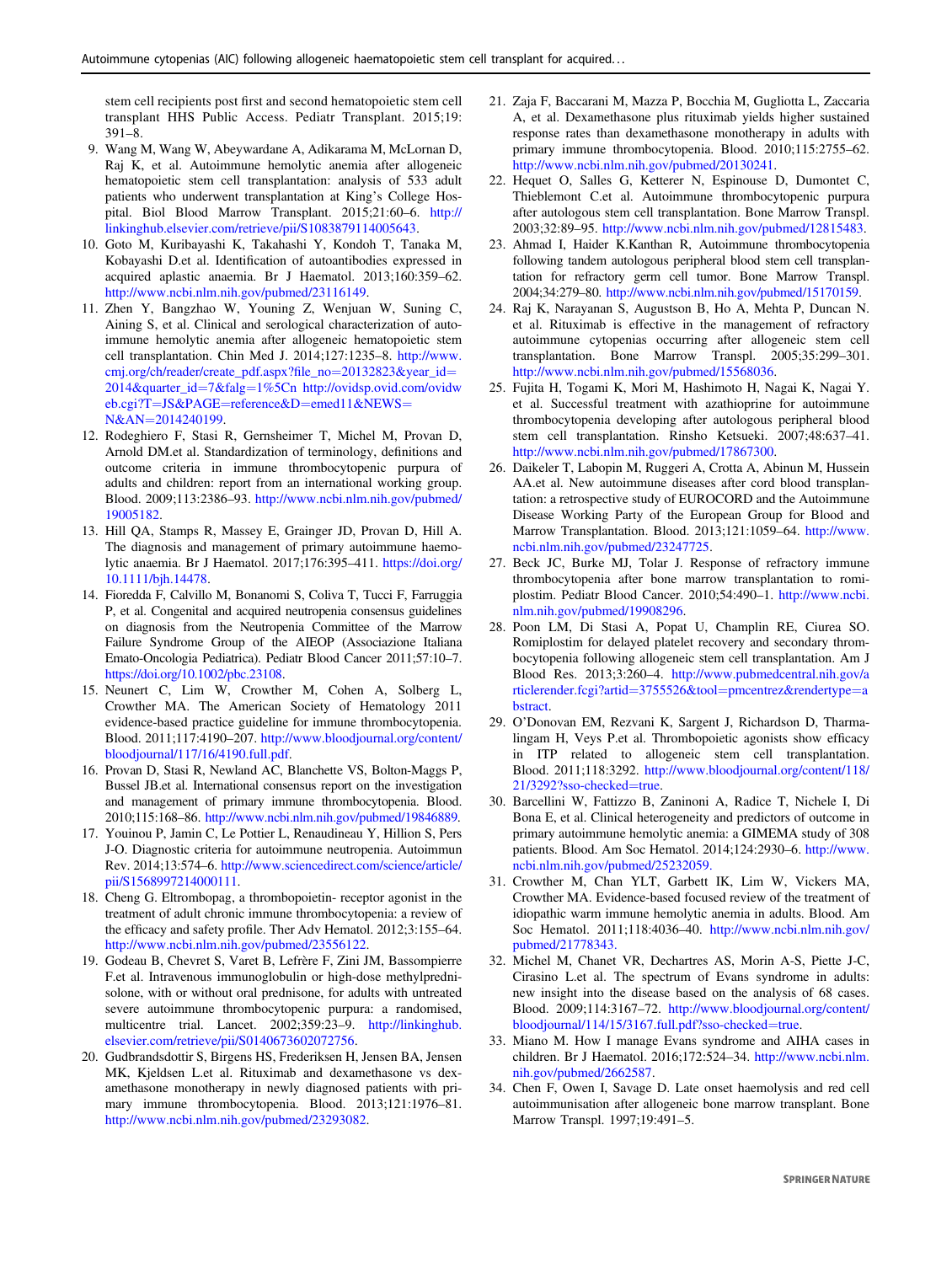- <span id="page-9-0"></span>35. Gibson C, Berliner N. How we evaluate and treat neutropenia in adults. Blood. 2014;124:1251–8.
- 36. Tosi P, Bandini G, Tazzari P, Raspadori D, Cirio TM, Rosti G. et al. Autoimmune neutropenia after unrelated bone marrow transplantation. Bone Marrow Transpl. 1994;14:1003–4. [http://www.ncbi.nlm.nih.gov/pubmed/7711662.](http://www.ncbi.nlm.nih.gov/pubmed/7711662)
- 37. Cárdenas-Roldán J, Rojas-Villarraga A, Anaya J-M. How do autoimmune diseases cluster in families? A systematic review and meta-analysis. BMC Med. 2013;11:1–22. [http://www.ncbi.nlm.](http://www.ncbi.nlm.nih.gov/pubmed/23497011) [nih.gov/pubmed/23497011](http://www.ncbi.nlm.nih.gov/pubmed/23497011).
- 38. Gough SCL, Simmonds MJ. The HLA region and autoimmune disease: associations and mechanisms of action. Curr Genom. 2007;8:453–65. [http://www.ncbi.nlm.nih.gov/pubmed/19412418.](http://www.ncbi.nlm.nih.gov/pubmed/19412418)
- 39. Consolini R, Renee Forbes L, Wahlstrom J, Pignata C, Giardino G, Gallo V, et al. Unbalanced immune system: immunodeficiencies and autoimmunity. Front Paediatr. 2016;4:1–9.
- 40. Hirota K, Hashimoto M, Yoshitomi H, Tanaka S, Nomura T, Yamaguchi T.et al. T cell self-reactivity forms a cytokine milieu for spontaneous development of  $IL-17 + Th$  cells that cause autoimmune arthritis. J Exp Med. 2007;204:41–7. [http://www.](http://www.ncbi.nlm.nih.gov/pubmed/1722791) [ncbi.nlm.nih.gov/pubmed/1722791.](http://www.ncbi.nlm.nih.gov/pubmed/1722791)
- 41. Lang KS, Recher M, Junt T, Navarini AA, Harris NL, Freigang S. et al. Toll-like receptor engagement converts T-cell autoreactivity into overt autoimmune disease. Nat Med. 2005;11:138–45. <http://www.ncbi.nlm.nih.gov/pubmed/15654326>.
- 42. King C, Ilic A, Koelsch K, Sarvetnick N, Jolla L. Homeostatic expansion of T cells during immune insufficiency generates autoimmunity. Cell. 2004;117:265–77.
- 43. Kousin-Ezewu O, Coles A. Alemtuzumab in multiple sclerosis: latest evidence and clinical prospects. Ther Adv Chronic Dis. 2013;4:97–103. <http://www.ncbi.nlm.nih.gov/pubmed/23634277>.
- 44. Costelloe L, Jones J, Coles A. Secondary autoimmune diseases following alemtuzumab therapy for multiple sclerosis. Expert Rev Neurother. 2012;12:335–41. [http://www.ncbi.nlm.nih.gov/pubmed/](http://www.ncbi.nlm.nih.gov/pubmed/2236433) [2236433.](http://www.ncbi.nlm.nih.gov/pubmed/2236433)
- 45. Loh Y, Oyama Y, Statkute L, Quigley K, Yaung K, Gonda E, et al. Development of a secondary autoimmune disorder after hematopoietic stem cell transplantation for autoimmune diseases: role of conditioning regimen used. Blood. 2007;109:2643–8.
- 46. Daikeler T, Labopin M, Di Gioia M, Abinun M, Alexander T, Miniati I.et al. Secondary autoimmune diseases occurring after HSCT for an autoimmune disease: a retrospective study of the EBMT Autoimmune Disease Working Party. Blood. 2011;118:1693–8. <http://www.ncbi.nlm.nih.gov/pubmed/21596847>.
- 47. Bastion Y, Coiffier B, Dumontet C, Espinouse D, Bryon PA. Severe autoimmune hemolytic anemia in two patients treated with fludarabine for chronic lymphocytic leukemia. Ann Oncol J Eur Soc Med Oncol. 1992;3:171–2. [http://www.ncbi.nlm.nih.gov/](http://www.ncbi.nlm.nih.gov/pubmed/160609) [pubmed/160609.](http://www.ncbi.nlm.nih.gov/pubmed/160609)
- 48. Tosti S, Caruso R, D'Adamo F, Picardi A, Ali Ege M, Girelli G. et al. Severe autoimmune hemolytic anemia in a patient with chronic lymphocytic leukemia responsive to fludarabine-based treatment. Ann Hematol. 1992;65:238–9. [http://www.ncbi.nlm.](http://www.ncbi.nlm.nih.gov/pubmed/1457584) [nih.gov/pubmed/1457584.](http://www.ncbi.nlm.nih.gov/pubmed/1457584)
- 49. Myint H, Copplestone JA, Orchard J, Craig V, Curtis D, Prentice AG.et al. Fludarabine-related autoimmune haemolytic anaemia in patients with chronic lymphocytic leukaemia. Br J Haematol. 1995;91:341–4. <http://www.ncbi.nlm.nih.gov/pubmed/8547072>.
- 50. Weiss RB, Freiman J, Kweder SL, Diehl LF, Byrd JC. Hemolytic anemia after fludarabine therapy for chronic lymphocytic leukemia. J Clin Oncol. 1998;16:1885–9. [https://doi.org/10.1200/JCO.](https://doi.org/10.1200/JCO.1998.16.5.1885) [1998.16.5.1885.](https://doi.org/10.1200/JCO.1998.16.5.1885)
- 51. Jiang Y, Peng H, Cui X, Zhou Y, Yuan D, Sui X, et al. Autoimmune thrombocytopenia: a complication of fludarabine therapy in the treatment of Waldenstrom's macroglobulinemia. Int J Clin Exp Med. 2014;7:5937–42. [http://www.ncbi.nlm.nih.gov/pubmed/25664138.](http://www.ncbi.nlm.nih.gov/pubmed/25664138)
- 52. Grimaldi F, Potter V, Perez-Abellan P, Veluchamy JP, Atif M, Grain R, et al. Mixed T cell chimerism after allogeneic hematopoietic stem cell transplantation for severe aplastic anemia using an alemtuzumab-containing regimen is shaped by persistence of recipient CD8 T cells. Biol Blood Marrow Transplant. 2017;23:293–9. [http://www.ncbi.nlm.nih.](http://www.ncbi.nlm.nih.gov/pubmed/27816648) [gov/pubmed/27816648.](http://www.ncbi.nlm.nih.gov/pubmed/27816648)
- 53. Bacigalupo A, Socié G, Schrezenmeier H, Tichelli A, Locasciulli A, Fuehrer M.et al. Bone marrow versus peripheral blood as the stem cell source for sibling transplants in acquired aplastic anemia: survival advantage for bone marrow in all age groups. Haematologica. 2012;97:1142–8. [http://www.ncbi.nlm.nih.gov/](http://www.ncbi.nlm.nih.gov/pubmed/22315497) [pubmed/22315497](http://www.ncbi.nlm.nih.gov/pubmed/22315497).
- 54. Schrezenmeier H, Passweg JR, Marsh JCW, Bacigalupo A, Bredeson CN, Bullorsky E, et al. Worse outcome and more chronic GVHD with peripheral blood progenitor cells than bone marrow in HLA-matched sibling donor transplants for young patients with severe acquired aplastic anemia. Blood. 2007;110:1397–400. [http://www.bloodjournal.org/](http://www.bloodjournal.org/content/bloodjournal/110/4/1397.full.pdf) [content/bloodjournal/110/4/1397.full.pdf.](http://www.bloodjournal.org/content/bloodjournal/110/4/1397.full.pdf)
- 55. Bacigalupo A, Socié G, Hamladji RM, Aljurf M, Maschan A, Kyrcz-Krzemien S, et al. Current outcome of HLA identical sibling versus unrelated donor transplants in severe aplastic anemia: an EBMT analysis. Haematologica. 2015;100:696–702. [http://www.](http://www.ncbi.nlm.nih.gov/pubmed/25616576) [ncbi.nlm.nih.gov/pubmed/25616576.](http://www.ncbi.nlm.nih.gov/pubmed/25616576)
- 56. Eapen M, Le Rademacher J, Antin JH, Champlin RE, Carreras J, Fay J, et al. Effect of stem cell source on outcomes after unrelated donor transplantation in severe aplastic anemia. Blood. Am Soc Hematol; 2011;118:2618–21. [http://www.ncbi.nlm.nih.gov/pubmed/](http://www.ncbi.nlm.nih.gov/pubmed/21677312) [21677312.](http://www.ncbi.nlm.nih.gov/pubmed/21677312)
- 57. Singhal S, Powles R, Kulkarni S, Treleaven J, Sirohi B, Millar B, et al. Comparison of marrow and blood cell yields from the same donors in a double-blind, randomized study of allogeneic marrow vs blood stem cell transplantation. Bone Marrow Transpl. 2000;25:501–5. [http://www.nature.com/articles/1702173.](http://www.nature.com/articles/1702173)
- 58. Storek J, Dawson Ma, Storer B, Stevens-Ayers T, Maloney DG, Marr KA, et al. Immune reconstitution after allogeneic marrow transplantation compared with blood stem cell transplantation. Blood. 2001;97:3380–9.
- 59. Bahceci E, Epperson D, Douek DC, Melenhorst JJ, Childs RC, Barrett AJ. Early reconstitution of the T-cell repertoire after nonmyeloablative peripheral blood stem cell transplantation is from post-thymic T-cell expansion and is unaffected by graft-versus-host disease or mixed chimaerism. Br J Haematol. 2003;122:934–43. [https://doi.org/10.1046/j.1365-2141.2003.04522.x.](https://doi.org/10.1046/j.1365-2141.2003.04522.x)
- 60. Larosa F, Marmier C, Robinet E, Ferrand C, Saas P, Deconinck E.et al. Peripheral T-cell expansion and low infection rate after reduced-intensity conditioning and allogeneic blood stem cell transplantation. Bone Marrow Transpl. 2005;35:859–68. [http://](http://www.ncbi.nlm.nih.gov/pubmed/157651) [www.ncbi.nlm.nih.gov/pubmed/157651](http://www.ncbi.nlm.nih.gov/pubmed/157651).
- 61. Jiménez M, Ercilla G, Martínez C. Immune reconstitution after allogeneic stem cell transplantation with reduced-intensity conditioning regimens. Leukemia. 2007;21:1628–37. [http://www.na](http://www.nature.com/articles/2404681.pd) [ture.com/articles/2404681.pd](http://www.nature.com/articles/2404681.pd).
- 62. Le Campion A, Gagnerault M-C, Auffray CD, Bé C, Poitrasson-Riviè Re M, Lallemand E, et al. Lymphopenia-induced spontaneous T-cell proliferation as a cofactor for autoimmune disease development. Blood. 2009;114:1784–93.